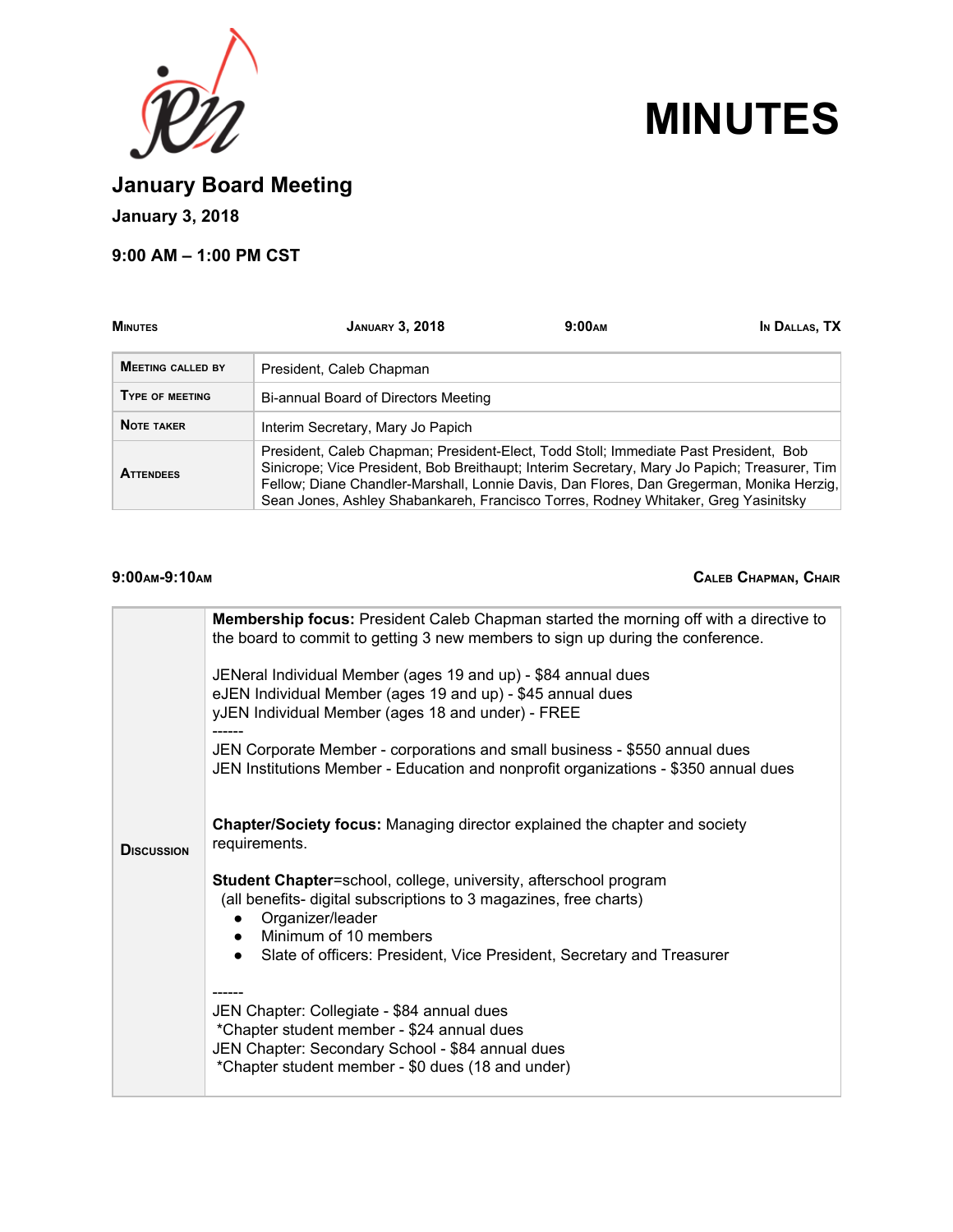# Dallas, TX

| Jazz Society=community group of adults<br>(all benefits-digital subscriptions to 3 magazines, free charts)<br>Organizer/leader<br>Minimum of 10 members<br>$\bullet$                                                                                                                                                 |
|----------------------------------------------------------------------------------------------------------------------------------------------------------------------------------------------------------------------------------------------------------------------------------------------------------------------|
| JEN Chapter: Society - \$84 annual dues<br>*Chapter Society member - \$50 annual dues<br>Area Unit=geographical units (states or geographical regions) serving as the point<br>person/officers or committee for the chapters and societies in the geographical unit area.                                            |
| To kickstart area units President CC asked for names of JEN leaders in each state<br>$\bullet$<br>to establish area units at a geographical region, such as a state or group of small<br>states (New England states form as one area unit).<br>***<br>Caleb Chapman shared accomplishments of current board members. |

| <b>ITEMS</b><br>ACTION | <b>'ERSON RESPONSIBLE</b> | <b>J</b> EADLINE |
|------------------------|---------------------------|------------------|
|                        |                           |                  |

| <b>JAZZ INDUSTRY &amp; MUSIC BUSINESS REPORT</b><br><b>JAY ASHBY, CHAIR</b>                                                                                                                                                                                        |  |
|--------------------------------------------------------------------------------------------------------------------------------------------------------------------------------------------------------------------------------------------------------------------|--|
| <b>KEY INITIATIVES</b><br>Key Initiative 1-Continue to foster relationships with like-minded bus individuals<br>Key Initiative 2-Update on sessions offered today.<br>JazzHub Initiative and Jazz Connect, Jazz Forward relationships established and<br>$\bullet$ |  |
| they are here at the conference.<br>• A question the committee is dealing with is -<br>How effective is it to have this as a separate day or roll the business<br>$\circ$<br>sessions into the conf schedule?                                                      |  |
| Remains a question. It is a challenge to get members here a day early.<br>$\circ$<br>Jay asked about what can be done to get submission numbers up in the industry/business<br>area?                                                                               |  |
| Ashley Shabankareh asked if we had any connections with Midem in France.<br>The board thanked Jay for heading up this area.                                                                                                                                        |  |
|                                                                                                                                                                                                                                                                    |  |

| <b>ITEMS</b><br>A.<br>TION | <b>RESPONSIBLE</b><br><b>ERSON</b> . | <b>ADLINE</b><br> |
|----------------------------|--------------------------------------|-------------------|
|                            |                                      |                   |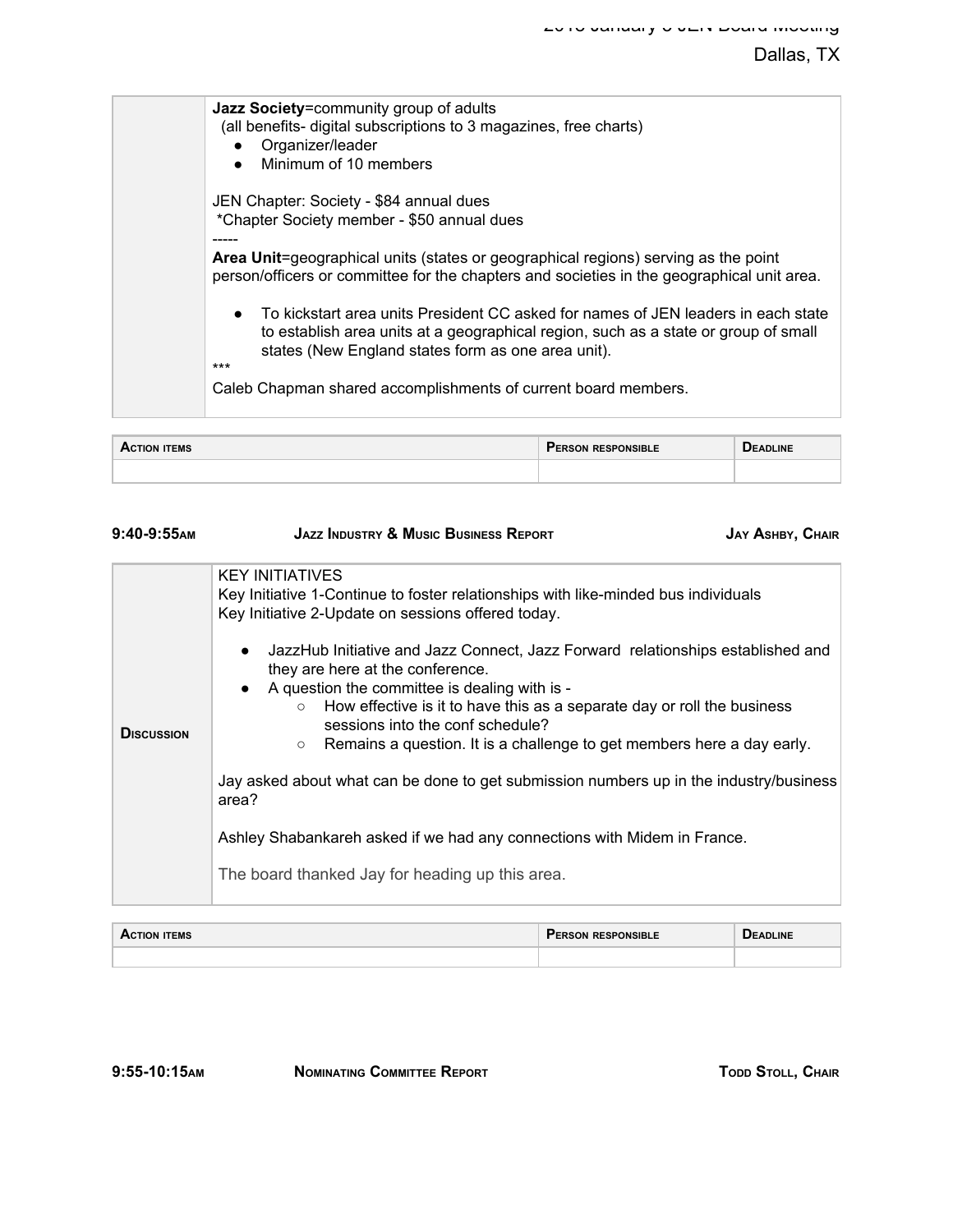| <b>DISCUSSION</b> | • First past president, Mary Jo Papich, stepped up to be interim secretary and<br>nominations will be open for Secretary and President Elect. Todd asked board<br>members to nominate for officers in March.<br>There will be 5 open board seats in April. Recruit technology, marketing, presenter<br>$\bullet$<br>and industry experts as possibilities. |
|-------------------|------------------------------------------------------------------------------------------------------------------------------------------------------------------------------------------------------------------------------------------------------------------------------------------------------------------------------------------------------------|
|-------------------|------------------------------------------------------------------------------------------------------------------------------------------------------------------------------------------------------------------------------------------------------------------------------------------------------------------------------------------------------------|

| <b>ACTION ITEMS</b>                                                                                           | <b>PERSON RESPONSIBLE</b> | <b>DEADLINE</b> |
|---------------------------------------------------------------------------------------------------------------|---------------------------|-----------------|
| Each board member to recruit three (3) members each<br>during the conference and recruit when returning home. | Board and members         | 1-7-2018        |

**10:15 10:15 STRATEGIC PLAN CALEB CHAPMAN, PRESIDENT** 

| <b>DISCUSSION</b> | President Chapman encouraged board members to be familiar with the Strategic Plan and<br>metrics but to look at the SOUL of what we are doing.<br>• What is the end goal of JEN?<br>• How are we wanting to impact our nation, our world?<br>• Why do we sacrifice for this art form?<br>He urged board to have these important discussions/sharings.<br>Co-founder, Mary Jo Papich, agreed and strongly encouraged the board to set time aside<br>in the August meetings for discussion and brainstorming. |
|-------------------|-------------------------------------------------------------------------------------------------------------------------------------------------------------------------------------------------------------------------------------------------------------------------------------------------------------------------------------------------------------------------------------------------------------------------------------------------------------------------------------------------------------|
|-------------------|-------------------------------------------------------------------------------------------------------------------------------------------------------------------------------------------------------------------------------------------------------------------------------------------------------------------------------------------------------------------------------------------------------------------------------------------------------------------------------------------------------------|

| 11:00-11:15AM | <b>BREAK</b> |
|---------------|--------------|
|---------------|--------------|

| 11:15 лм-11:45 дм  | <b>FINANCE COMMITTEE REPORT</b>                                                                                                                                                                                                                                                                                                                                                                                                                                                                                                                                                                                                                               | TIM FELLOW, CHAIR |
|--------------------|---------------------------------------------------------------------------------------------------------------------------------------------------------------------------------------------------------------------------------------------------------------------------------------------------------------------------------------------------------------------------------------------------------------------------------------------------------------------------------------------------------------------------------------------------------------------------------------------------------------------------------------------------------------|-------------------|
| <b>D</b> ISCUSSION | KEY INITIATIVE #1 Update accounting/bookkeeping systems and methods, switching<br>from cash to accrual accounting system, improve auditing reporting process.<br><b>KEY INITIATIVE #2 Accelerate budget timeline</b> , try and approve 6 months ahead.<br>Tim gave an financial update.<br>Lynda Chavez is no longer bookkeeper, we have hired a CPA from Gregg Bossen<br>$\bullet$<br>firm in Atlanta, GA. Managing director has taken on the task of paying invoices.<br>The budget committee plans to create a 2018-2019 budget and submit to board for<br>approval.<br>Quickbooks Online application used.<br>$\bullet$<br>\$270,496 total current assets |                   |
|                    | Will post published audit statements annually.                                                                                                                                                                                                                                                                                                                                                                                                                                                                                                                                                                                                                |                   |
|                    | Board member Lonnie Davis requested that the board get quarterly financial updates.                                                                                                                                                                                                                                                                                                                                                                                                                                                                                                                                                                           |                   |

| <b>ACTION ITEMS</b>                                                          | <b>PERSON RESPONSIBLE</b> | <b>DEADLINE</b> |
|------------------------------------------------------------------------------|---------------------------|-----------------|
| Prepare 2018-2019 budget and submit to board for approval. Finance Committee |                           | August 1, 2018  |